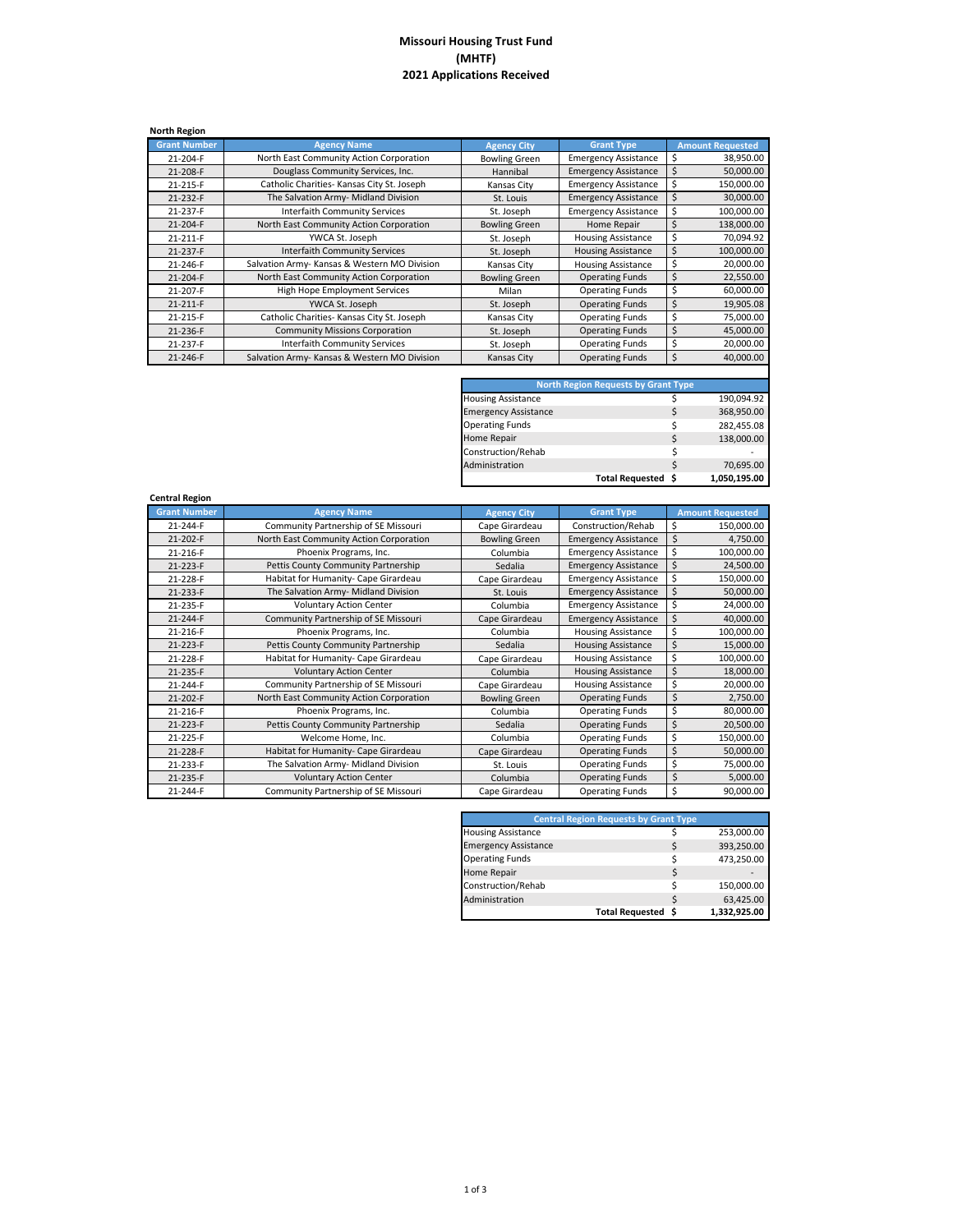## **Missouri Housing Trust Fund (MHTF) 2021 Applications Received**

| South Region        |                                                    |                    |                             |                         |
|---------------------|----------------------------------------------------|--------------------|-----------------------------|-------------------------|
| <b>Grant Number</b> | <b>Agency Name</b>                                 | <b>Agency City</b> | <b>Grant Type</b>           | <b>Amount Requested</b> |
| 21-217-F            | Ozark Action, Inc.                                 | <b>West Plains</b> | <b>Emergency Assistance</b> | \$<br>50,000.00         |
| 21-220-F            | Delta Area Economic Opporunity Corp.               | Portageville       | <b>Emergency Assistance</b> | \$<br>150,000.00        |
| 21-226-F            | Catholic Charitites of Southern Missouri           | Springfield        | <b>Emergency Assistance</b> | \$<br>50,000.00         |
| 21-229-F            | Habitat for Humanity- Cape Girardeau               | Cape Girardeau     | <b>Emergency Assistance</b> | \$<br>150,000.00        |
| 21-231-F            | The Salvation Army- Midland Division               | St. Louis          | <b>Emergency Assistance</b> | \$<br>15,000.00         |
| 21-241-F            | Isabel's House, Crisis Nursery of the Ozarks, Inc. | Springfield        | <b>Emergency Assistance</b> | \$<br>25,000.00         |
| 21-206-F            | South Central Missouri Community Action Agency     | Winona             | Home Repair                 | \$<br>150,000.00        |
| 21-226-F            | Catholic Charitites of Southern Missouri           | Springfield        | Home Repair                 | \$<br>150,000.00        |
| 21-213-F            | Economic Security Corp of SW Area                  | Joplin             | <b>Housing Assistance</b>   | \$<br>75,000.00         |
| 21-217-F            | Ozark Action, Inc.                                 | <b>West Plains</b> | <b>Housing Assistance</b>   | \$<br>50,000.00         |
| 21-220-F            | Delta Area Economic Opporunity Corp.               | Portageville       | <b>Housing Assistance</b>   | \$<br>123,750.00        |
| 21-226-F            | Catholic Charitites of Southern Missouri           | Springfield        | <b>Housing Assistance</b>   | \$<br>50,000.00         |
| 21-229-F            | Habitat for Humanity- Cape Girardeau               | Cape Girardeau     | <b>Housing Assistance</b>   | \$<br>100,000.00        |
| 21-241-F            | Isabel's House, Crisis Nursery of the Ozarks, Inc. | Springfield        | <b>Housing Assistance</b>   | \$<br>25,000.00         |
| 21-205-F            | Family Self Help Center, Inc. dba Lafayette House  | Joplin             | <b>Operating Funds</b>      | \$<br>9,800.00          |
| 21-213-F            | Economic Security Corp of SW Area                  | Joplin             | <b>Operating Funds</b>      | \$<br>150,000.00        |
| 21-217-F            | Ozark Action, Inc.                                 | <b>West Plains</b> | <b>Operating Funds</b>      | \$<br>50,000.00         |
| 21-220-F            | Delta Area Economic Opporunity Corp.               | Portageville       | <b>Operating Funds</b>      | \$<br>26,250.00         |
| 21-226-F            | Catholic Charitites of Southern Missouri           | Springfield        | <b>Operating Funds</b>      | \$<br>50,000.00         |
| 21-229-F            | Habitat for Humanity- Cape Girardeau               | Cape Girardeau     | <b>Operating Funds</b>      | \$<br>50,000.00         |
| 21-231-F            | The Salvation Army- Midland Division               | St. Louis          | <b>Operating Funds</b>      | \$<br>25,000.00         |
| 21-241-F            | Isabel's House, Crisis Nursery of the Ozarks, Inc. | Springfield        | <b>Operating Funds</b>      | \$<br>85,000.00         |

| <b>South Region Requests by Grant Type</b> |                    |    |              |  |  |
|--------------------------------------------|--------------------|----|--------------|--|--|
| <b>Housing Assistance</b>                  |                    | ς  | 423,750.00   |  |  |
| <b>Emergency Assistance</b>                |                    | Ś  | 440,000.00   |  |  |
| <b>Operating Funds</b>                     |                    | Ś  | 446,050.00   |  |  |
| Home Repair                                |                    | \$ | 300,000.00   |  |  |
| Construction/Rehab                         |                    | Ś  |              |  |  |
| Administration                             |                    | \$ | 134,000.00   |  |  |
|                                            | Total Requested \$ |    | 1,743,800.00 |  |  |

| Kansas City Metropolitan Region |                                                 |                    |                             |                         |
|---------------------------------|-------------------------------------------------|--------------------|-----------------------------|-------------------------|
| <b>Grant Number</b>             | <b>Agency Name</b>                              | <b>Agency City</b> | <b>Grant Type</b>           | <b>Amount Requested</b> |
| 21-245-F                        | reStart, Inc.                                   | Kansas City        | Construction/Rehab          | \$<br>34,650.00         |
| 21-201-F                        | Metropolitan Lutheran Ministry                  | Kansas City        | <b>Emergency Assistance</b> | \$<br>127,500.00        |
| 21-214-F                        | Catholic Charities- KC St. Joseph               | Kansas City        | <b>Emergency Assistance</b> | \$<br>150,000.00        |
| 21-221-F                        | <b>Community Services League</b>                | Independence       | <b>Emergency Assistance</b> | \$<br>150,000.00        |
| 21-227-F                        | Community LINC                                  | Kansas City        | <b>Emergency Assistance</b> | \$<br>135,000.00        |
| 21-234-F                        | Hope Faith                                      | Kansas City        | <b>Emergency Assistance</b> | \$<br>26,000.00         |
| 21-239-F                        | Palestine Senior Citizens Activity Center, Inc. | Kansas City        | <b>Emergency Assistance</b> | \$<br>100,000.00        |
| 21-242-F                        | SAVE, Inc.                                      | Kansas City        | <b>Emergency Assistance</b> | \$<br>100,000.00        |
| 21-245-F                        | reStart, Inc.                                   | Kansas City        | <b>Emergency Assistance</b> | \$<br>97,440.00         |
| 21-201-F                        | Metropolitan Lutheran Ministry                  | Kansas City        | Home Repair                 | \$<br>25,000.00         |
| 21-222-F                        | Northland Neighborhoods, Inc.                   | Kansas City        | Home Repair                 | \$<br>150,000.00        |
| 21-201-F                        | Metropolitan Lutheran Ministry                  | Kansas City        | <b>Housing Assistance</b>   | \$<br>75,000.00         |
| 21-227-F                        | Community LINC                                  | Kansas City        | <b>Housing Assistance</b>   | \$<br>135,000.00        |
| 21-234-F                        | Hope Faith                                      | Kansas City        | <b>Housing Assistance</b>   | \$<br>26,000.00         |
| 21-239-F                        | Palestine Senior Citizens Activity Center, Inc. | Kansas City        | <b>Housing Assistance</b>   | \$<br>100,000.00        |
| 21-242-F                        | SAVE, Inc.                                      | <b>Kansas City</b> | <b>Housing Assistance</b>   | \$<br>100,000.00        |
| 21-245-F                        | reStart, Inc.                                   | Kansas City        | <b>Housing Assistance</b>   | \$<br>75,000.00         |
| 21-201-F                        | Metropolitan Lutheran Ministry                  | <b>Kansas City</b> | <b>Operating Funds</b>      | \$<br>50,000.00         |
| 21-210-F                        | Salvation Army- Kansas & Western MO Division    | Kansas City        | <b>Operating Funds</b>      | \$<br>50,000.00         |
| 21-221-F                        | <b>Community Services League</b>                | Independence       | <b>Operating Funds</b>      | \$<br>150,000.00        |
| 21-234-F                        | Hope Faith                                      | Kansas City        | <b>Operating Funds</b>      | \$<br>123,000.00        |
| 21-239-F                        | Palestine Senior Citizens Activity Center, Inc. | Kansas City        | <b>Operating Funds</b>      | \$<br>100,000.00        |
| 21-242-F                        | SAVE, Inc.                                      | Kansas City        | <b>Operating Funds</b>      | \$<br>47,500.00         |
| 21-245-F                        | reStart, Inc.                                   | <b>Kansas City</b> | <b>Operating Funds</b>      | \$<br>75,000.00         |

| <b>Kansas City Metropolitan Region Requests by Grant Type</b> |                    |    |              |
|---------------------------------------------------------------|--------------------|----|--------------|
| <b>Housing Assistance</b>                                     |                    | Ś  | 511,000.00   |
| <b>Emergency Assistance</b>                                   |                    | \$ | 885,940.00   |
| <b>Operating Funds</b>                                        |                    | \$ | 595,500.00   |
| Home Repair                                                   |                    | \$ | 175,000.00   |
| Construction/Rehab                                            |                    | Ś  | 34.650.00    |
| Administration                                                |                    | Ś  | 170,390.00   |
|                                                               | Total Requested \$ |    | 2,372,480.00 |